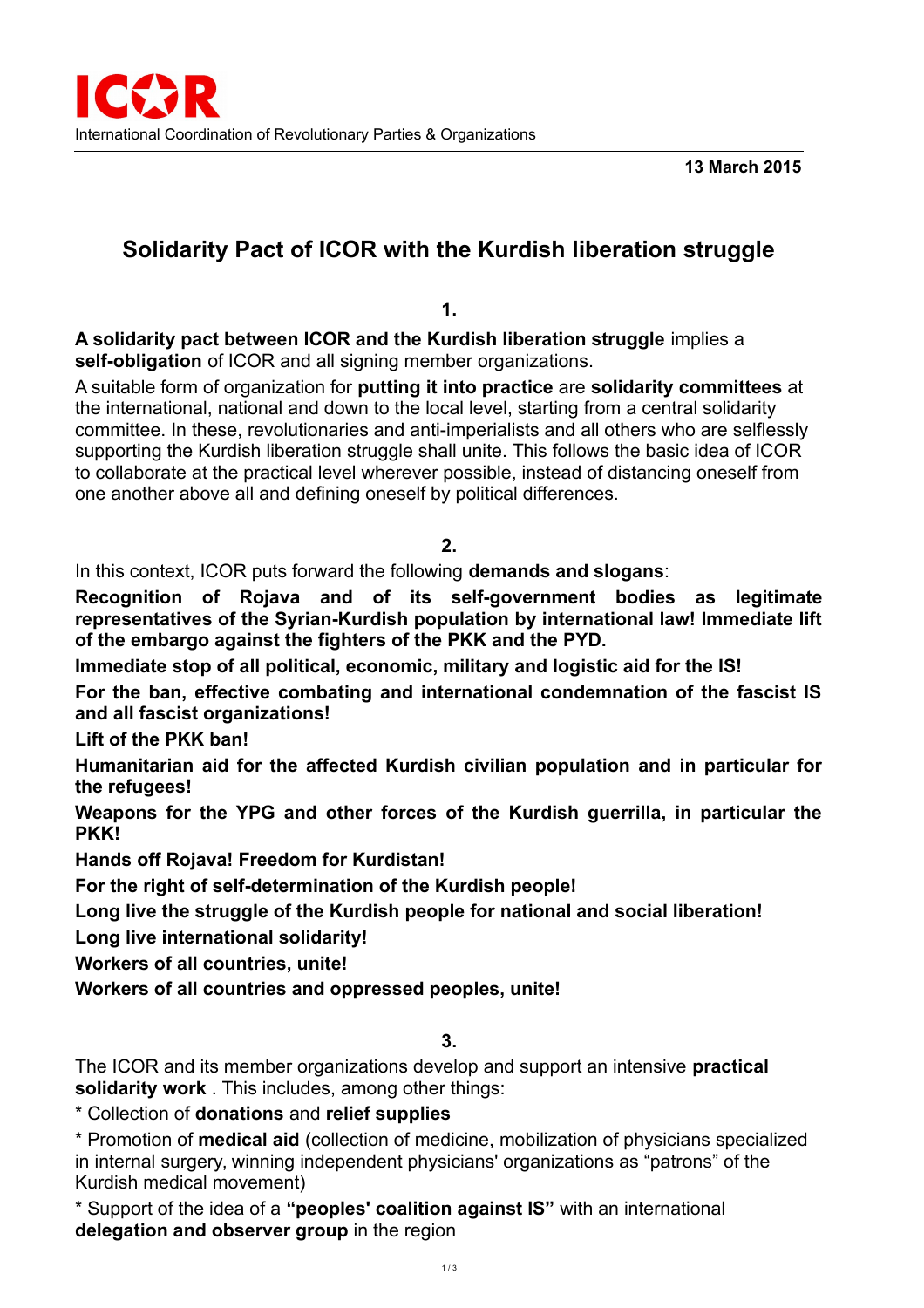\*Dispatch of **international humanitarian ICOR brigades** for medical care, reconstruction and other social tasks.

#### **4.**

The ICOR and its member organizations develop a **comprehensive work of protests, resistance and information** according to their respective possibilities until the situation is brought to a decision. They support or initiate militant **solidarity, protest and resistance actions** and promote them intensively among the working class and the broad masses in their countries and spread the the spirit of **proletarian internationalism**. To this effect, they seek close alliances with organizations of the Kurdish liberation movement and the Kurdish migrant organizations.

The information work comprises also

\* the public **announcemen**t of the important achievements in Rojava in the struggle for freedom and democracy, for the liberation of women and for friendship among the peoples

\* **propagating** the Kurdish liberation struggle and rejecting any terrorism smear campaign of revolutionary liberation movements

\* **educational work** regarding the true development in Kobanê and Rojava and the imperialist scheming in connection with anti-fascist educational work

\* **spreading** the independent **revolutionary positions** of ICOR against imperialism and for overcoming capitalist exploitation and oppression by revolutionary means in the united socialist states of the world

The most important international means for this is the **ICOR website** and using it actively.

#### **5.**

We seek an agreement with our partners of the Kurdish liberation struggle, which also includes their **self-obligation to collaboration**, at first regarding in particular the constant information of ICOR, beyond the bourgeois coverage (information; contributions for the ICOR website etc.)

## **Signatories (as of 4 April 2015, further signatories possible)**

- 1. MMLPL Moroccan Marxist-Leninist Proletarian Line
- 2. CPSA (ML) Communist Party of South Africa (Marxist-Leninist)
- 3. PPSR WATAD Parti Patriote Socialiste Révolutionnaire WATAD (Patriotic Socialist Revolutionary Party WATAD), Tunisia
- 4. MLOA Marxist-Leninist Organization of Afghanistan
- 5. CPB Communist Party of Bangladesh
- 6. CPI (ML) Red Star Communist Party of India (Marxist-Leninist) Red Star
- 7. PCC CPI (ML) Provisional Central Committee Communist Party of India (Marxist-Leninist)
- 8. CPN (Unified) Communist Party of Nepal (Unified)
- 9. NCP (Mashal) Nepal Communist Party (Mashal)
- 10. Krasnyj Klin Gruppa Kommunistov-Revoljucionerov "Krasnyj Klin" (Group of Communist Revolutionaries "Krasnyj Klin" [Red Wedge]), Belarus
- 11. БКП Българска Комунистическа Партия (Bulgarian Communist Party)
- 12. БРП(к) Българска Работническа Партия (комунисти) (Bulgarian Workers Party (Communist))
- 13. KSC-CSSP Komunisticka Strana Cheskoslovenska Cheskoslovenska Strana Prace (Communist Party of Czechoslovakia – Czechoslovakian Workers Party), Czech Republic